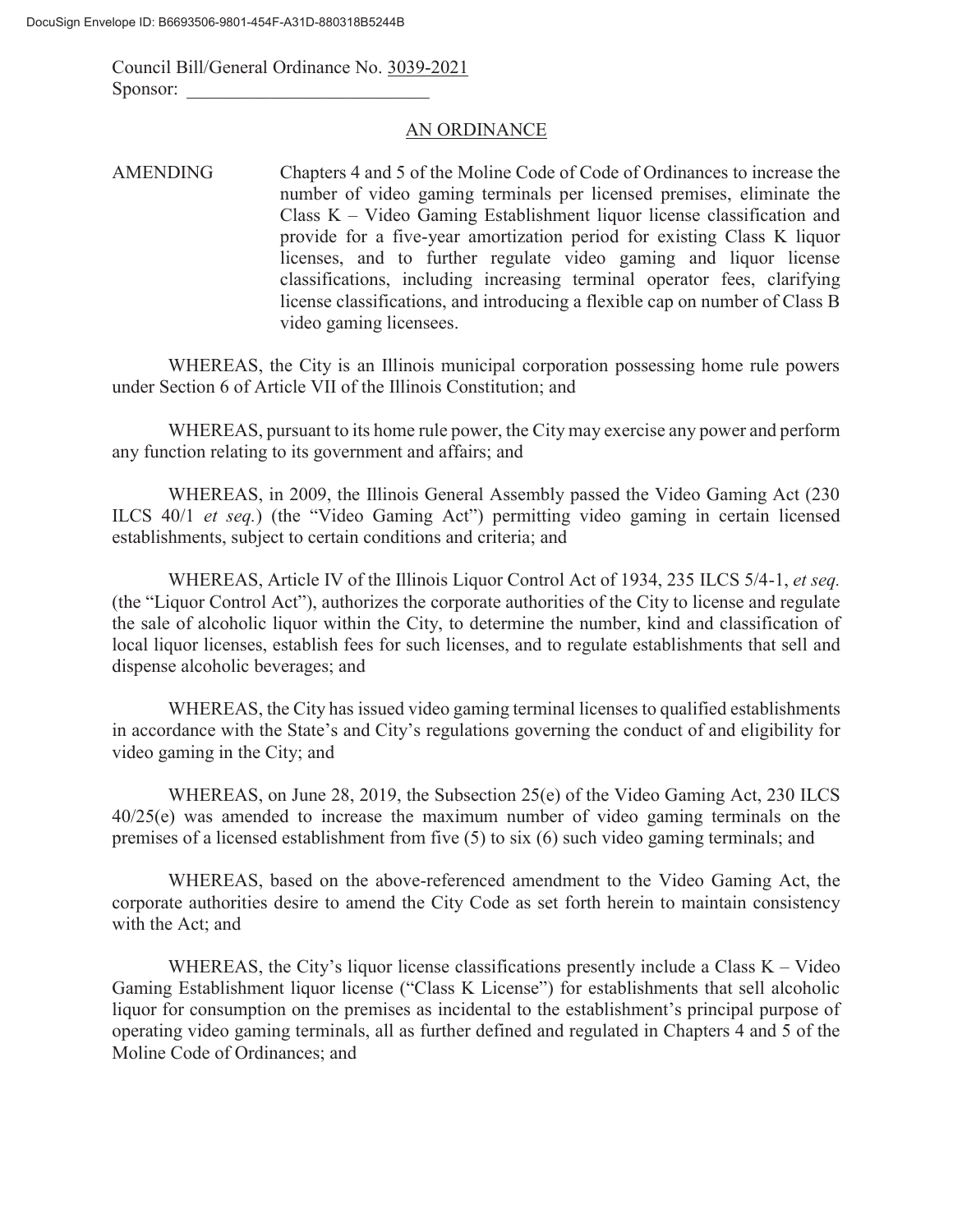Council Bill/General Ordinance No. 3039-2021 Page 2 of 10

WHEREAS, the City desires to provide for the gradual elimination of the Class K License by terminating the issuance of new Class K Licenses and authorizing a five-year sunset period for existing Class K License holders; and

WHEREAS, the corporate authorities find it to be in the best interest of the City to establish further regulations and clarify existing regulations governing liquor licenses and video gaming terminal licensing as set forth herein to enhance revenue generation, provide flexibility to increase the number of Licensed Establishments eligible for video gaming terminal licenses in certain defined situations, and clarify the parameters of certain existing liquor license categories as more particularly provided herein.

 NOW, THEREFORE, BE IT ORDAINED BY THE CITY COUNCIL OF THE CITY OF MOLINE, ILLINOIS, as follows:

**Section 1 – Recitals.** The foregoing recitals shall be and are hereby incorporated into and made a part of this Ordinance as if fully set forth in this Section 1. The findings and recitals herein are declared to be prima facie evidence of the law of the City and shall be received in evidence as provided by the Illinois Compiled Statutes and the courts of the State of Illinois.

## **Section 2 – Increase in Video Gaming Terminals Per Licensed Establishment.**

Chapter 5 ("Amusements"), Article I ("Video Gaming"), Section 5-1101(a) of the Moline Code of Ordinances is hereby amended as follows (additions in **bold and underline**; deletions in **bold and strikethrough**), with those subsections not referenced herein continuing in full force and effect as presently written:

# **SEC. 5-1101. LICENSE REQUIRED.**

 (a) No Video Gaming Terminal may be placed in any Licensed Establishment unless the owner of the Licensed Establishment holds a valid license for video gaming from the Illinois Gaming Board and has obtained a Video Gaming Terminal license from the City pursuant to this article. A Licensed Establishment may have a maximum of **five (5) six (6)** terminals on its premises if it meets all rules and regulations for video gaming licensing through the Board and the City. Video Gaming Terminals are not permitted in any other establishment in the City.

. . .

# **Section 3 – Increase in Video Gaming Terminals Within Class A and Class AA Liquor Licensees.**

Chapter 4 ("Alcoholic Liquor"), Article III ("Retail Licenses"), Division 3 ("Privileges Conferred by Various Classes of Licenses") of the Moline Code of Ordinances is hereby amended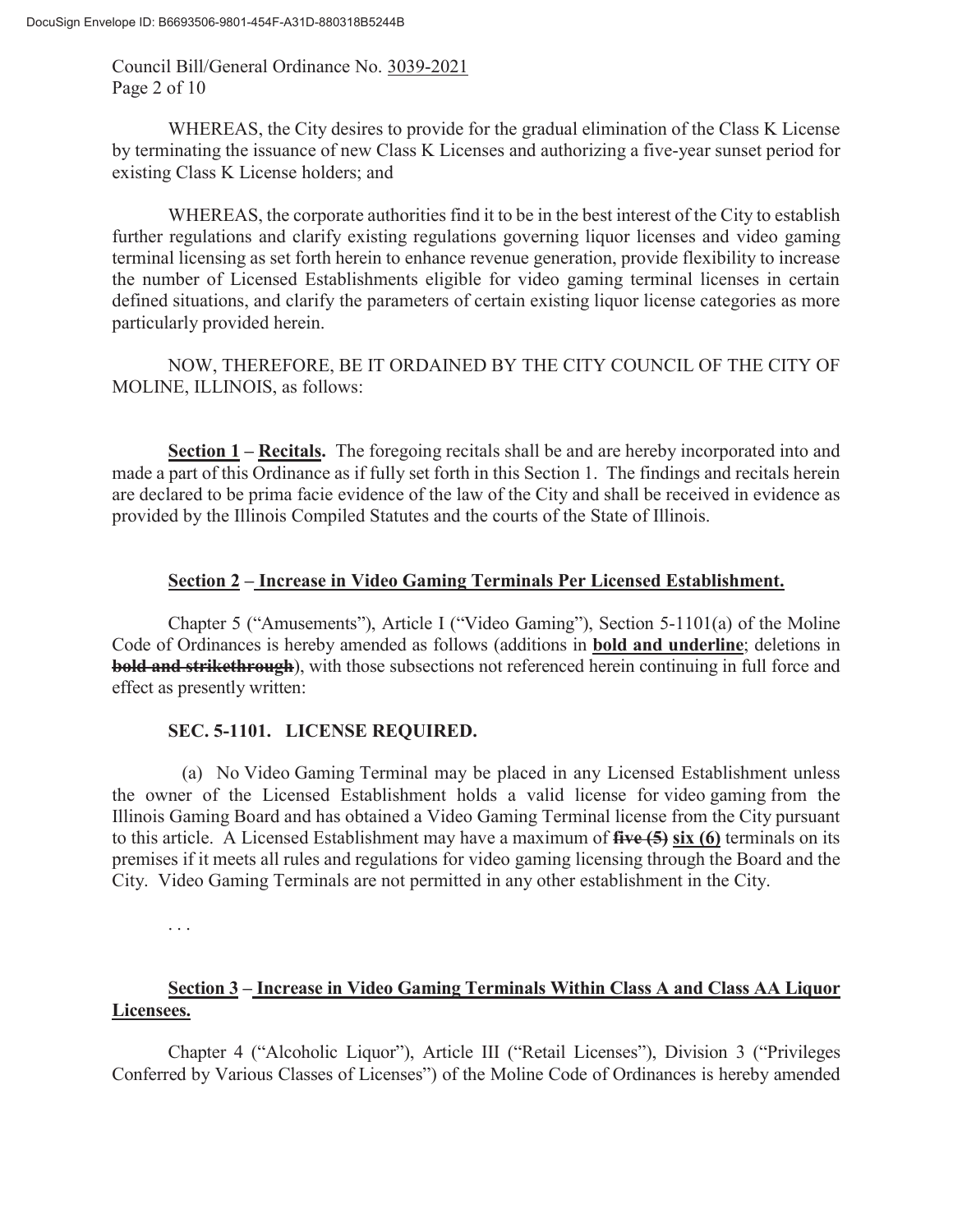Council Bill/General Ordinance No. 3039-2021 Page 3 of 10

as follows (additions in **bold and underline**; deletions in **bold and strikethrough**), with those subsections not referenced herein continuing in full force and effect as presently written:

## **SEC. 4-3302. CLASS A RESTAURANT LICENSE AND CLASS AA RESTAURANT-BEER & WINE ONLY LICENSE.**

(h) A Class A or Class AA licensee may have a maximum of **five (5) six (6)** video gaming terminals on its premises if it meets all rules and regulations for video gaming licensing through the State of Illinois and the City and remains compliant with said rules and regulations.

**. . .**

**. . .** 

## **SEC. 4-3303. CLASS B TAVERN LICENSE.**

**. . .** 

(g) A Class B licensee may have a maximum of **five (5) six (6)** video gaming terminals on its premises if it meets all rules and regulations for video gaming licensing through the State of Illinois and the City and remains compliant with said rules and regulations.

**. . .** 

# **SEC. 4-3305. CLASS D TAVERN LICENSE.**

**. . .** 

(f) A Class D licensee may have a maximum of **five (5) six (6)** video gaming terminals on its premises if it meets all rules and regulations for video gaming licensing through the State of Illinois and the City and remains compliant with said rules and regulations.

**. . .**

## **SEC. 4-3315. CLASS K VIDEO GAMING ESTABLISHMENT LICENSE. . . .**

### **(k) A Class K licensee may have a maximum of six (6) video gaming terminals on its premises if it meets all rules and regulations for video gaming licensing through the State of Illinois and the City and remains compliant with said rules and regulations.**

#### **Section 4 – Distinguishing Between Principal and Incidental Purpose of Businesses.**

Chapter 4 ("Alcoholic Liquor"), Article I ("In General"), Section 4-1100 ("Definitions") of the Moline Code of Ordinances is hereby amended as follows (additions in **bold and underline**;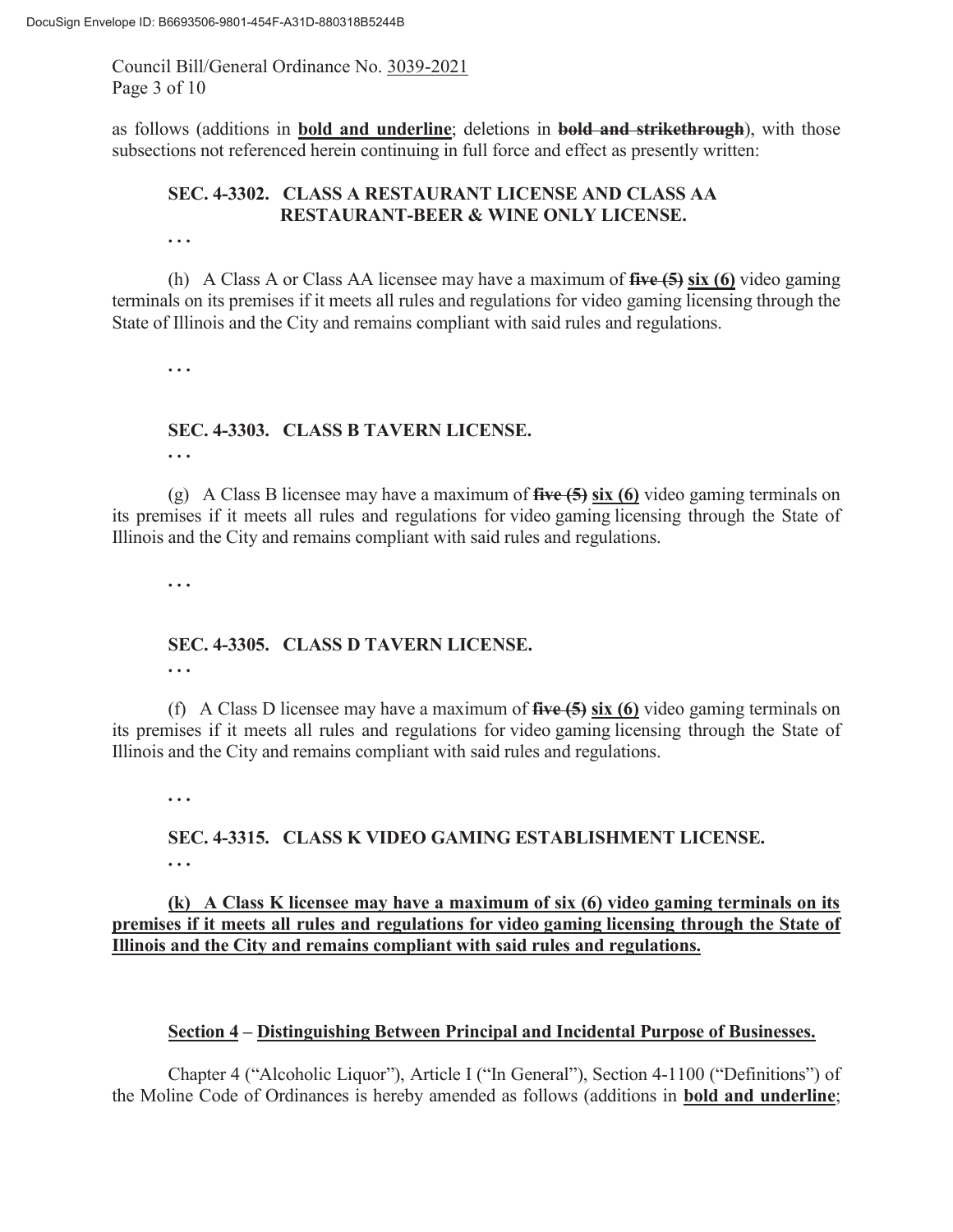Council Bill/General Ordinance No. 3039-2021 Page 4 of 10

deletions in **bold and strikethrough**), with those subsections not referenced herein continuing in full force and effect as presently written:

**. . .** 

**(9.5) Incidental. Except as otherwise indicated in Section 4-3304(d), (e) and (f), the term "incidental" when describing a secondary business purpose of a liquor licensee shall mean that the licensee derives less than fifty (50) percent of its gross revenue from such secondary pursuit(s) in contrast with the dominant purpose of the business. By way of illustration, a "video gaming establishment," as defined in this Section, means a licensed establishment in which the sales of alcoholic liquor and/or food aggregate to less than fifty (50) percent of the licensee's gross revenue.**

**. . .** 

**(14.5) Principal Purpose. Except as otherwise indicated in Section 4-3304(d), (e) and (f), the phrase "principal purpose" when describing the business operations of a liquor licensee shall mean that the licensee derives fifty (50) percent or more of its gross revenue from the display, operation or sale of the specified category of good or activity. By way of illustration, businesses who derive fifty (50) percent or more of their gross revenues from the sale of food and who are otherwise defined as a "restaurant" in this Chapter may be eligible for a Class A or AA Restaurant liquor license.** 

**Section 5 – New Video Gaming Definitions.** 

Chapter 5 ("Amusements"), Article I ("Video Gaming"), Section 5-1100 of the Moline Code of Ordinances is hereby amended as follows (additions in **bold and underline**; deletions in **bold and strikethrough**), with those subsections not referenced herein continuing in full force and effect as presently written:

**SEC. 5-1100. TERMS DEFINED.** 

. . .

*"***Sales Taxes": The State and City taxes paid on the retail sale of merchandise, food, alcohol and other tangible personal property from the premises of the Licensed Establishment under the requirements of the Retailers' Occupation Tax Act, 35 ILCS 120/1** *et seq***., the Home Rule Municipal Retailers' Occupation Tax Act, 65 ILCS 5/8-11-1, the City's Home Rule Sales Tax pursuant to Chapter 31, Article IV of the City Code, and the City's Prepared Food and Liquor Tax pursuant to Chapter 31, Article VII of the City Code.** 

**"Sales Tax Year": A fiscal period of twelve (12) consecutive calendar months commencing on January 1 and ending December 31 of the year immediately preceding the commencement of the February 1 – January 31 video gaming terminal licensing term. "Sales**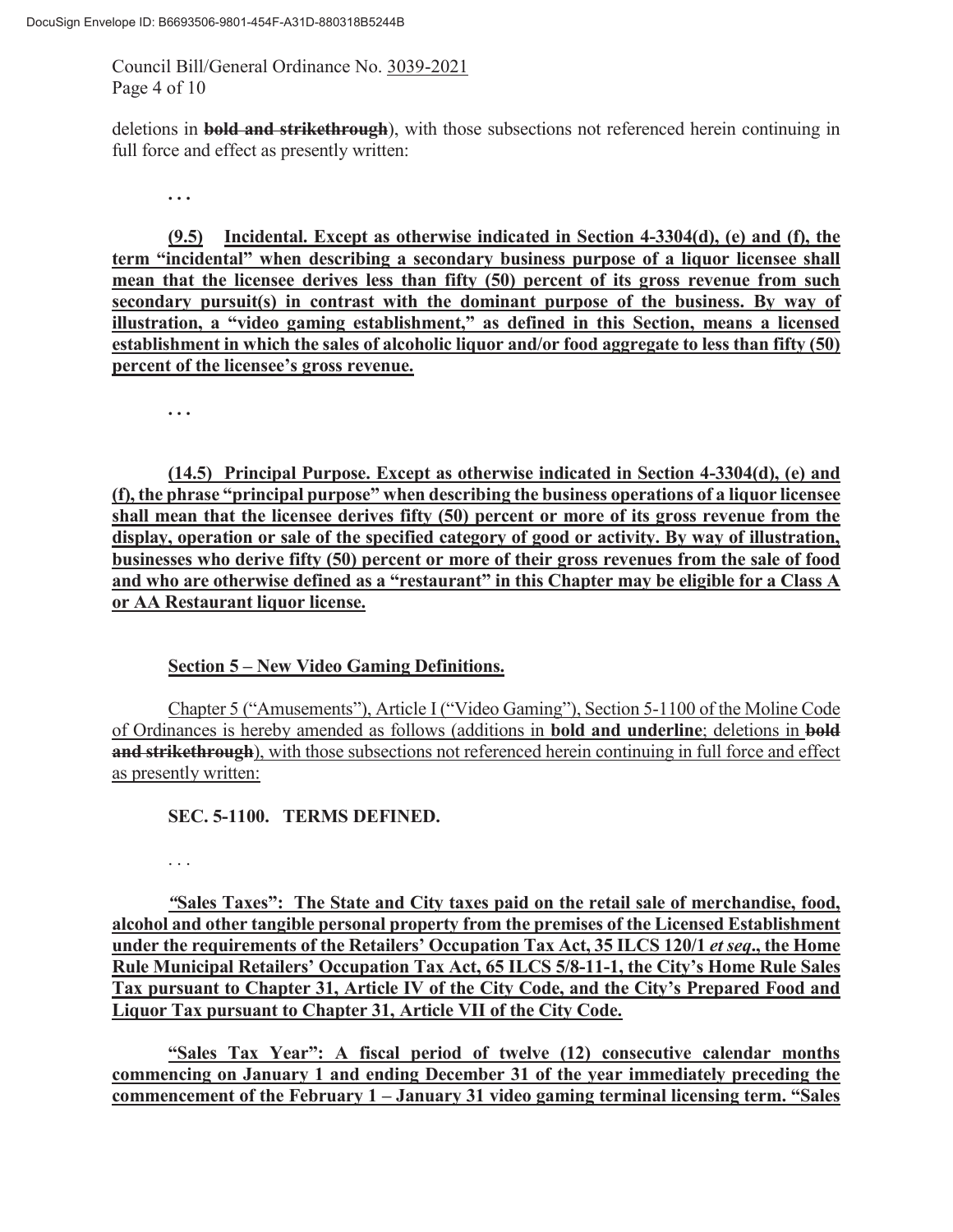Council Bill/General Ordinance No. 3039-2021 Page 5 of 10

**Tax Year" shall be measure the Sales Taxes actually collected, reported and remitted to the Illinois Department of Revenue and the City of Moline during the specified January 1 – December 31 period, even though the taxable transactions may fall outside of the Sales Tax Year. By way of illustration, tax returns and corresponding payments arising out of transactions from December 2021 are not due until January 2022 and such Sales Taxes would therefore be part of the 2022 Sales Tax Year.** 

### **Section 6 – Flexible Maximum of Class B Liquor Licensees Licensed for Video Gaming.**

Chapter 5 ("Amusements"), Article I ("Video Gaming"), Section 5-1101 of the Moline Code of Ordinances is hereby amended as follows (additions in **bold and underline**; deletions in **bold and strikethrough**), with those subsections not referenced herein continuing in full force and effect as presently written:

# **SEC. 5-1101. LICENSE REQUIRED.**

 (a) No Video Gaming Terminal may be placed in any Licensed Establishment unless the owner of the Licensed Establishment holds a valid license for video gaming from the Illinois Gaming Board and has obtained a Video Gaming Terminal license from the City pursuant to this article. A Licensed Establishment may have a maximum of **five (5) six (6)** terminals on its premises if it meets all rules and regulations for video gaming licensing through the Board and the City. Video Gaming Terminals are not permitted in any other establishment in the City.

 (b) No person may act as a Terminal Operator of Video Gaming Terminals in the City unless said person holds a valid license for video gaming from the Illinois Gaming Board and has obtained a Terminal Operator license pursuant to this article.

 (c) **Except as otherwise provided, nN**o more than thirty (30) Licensed Establishments shall be licensed for video gaming at any time. Should there be more than thirty (30) Licensed Establishments licensed for video gaming at the time of passage of this ordinance, those license holders may continue to be licensed as long as they comply with all requirements of state and local law and there is no lapse in the validity of their licenses. No new licenses shall be issued until the number of Licensed Establishments falls below thirty (30).

> (1) Exception to the limit requirements of subsection (c): The license holder of a Video Gaming Terminal license in a Class K Licensed Establishment that wishes to acquire a Class A Restaurant, Class AA Restaurant-Beer & Wine Only or Class B Tavern Licensed Establishment may apply to the City of Moline for approval and issuance of a new Video Gaming Terminal license for the newly-acquired Class A, Class AA or Class B Licensed Establishment. Said licensee must agree to surrender its current licenses to the City as a condition of filing an application with the State of Illinois for a video gaming license at the licensee's new Class A, Class AA or Class B Licensed Establishment. Upon approval by the State of Illinois of a new video gaming license for the newly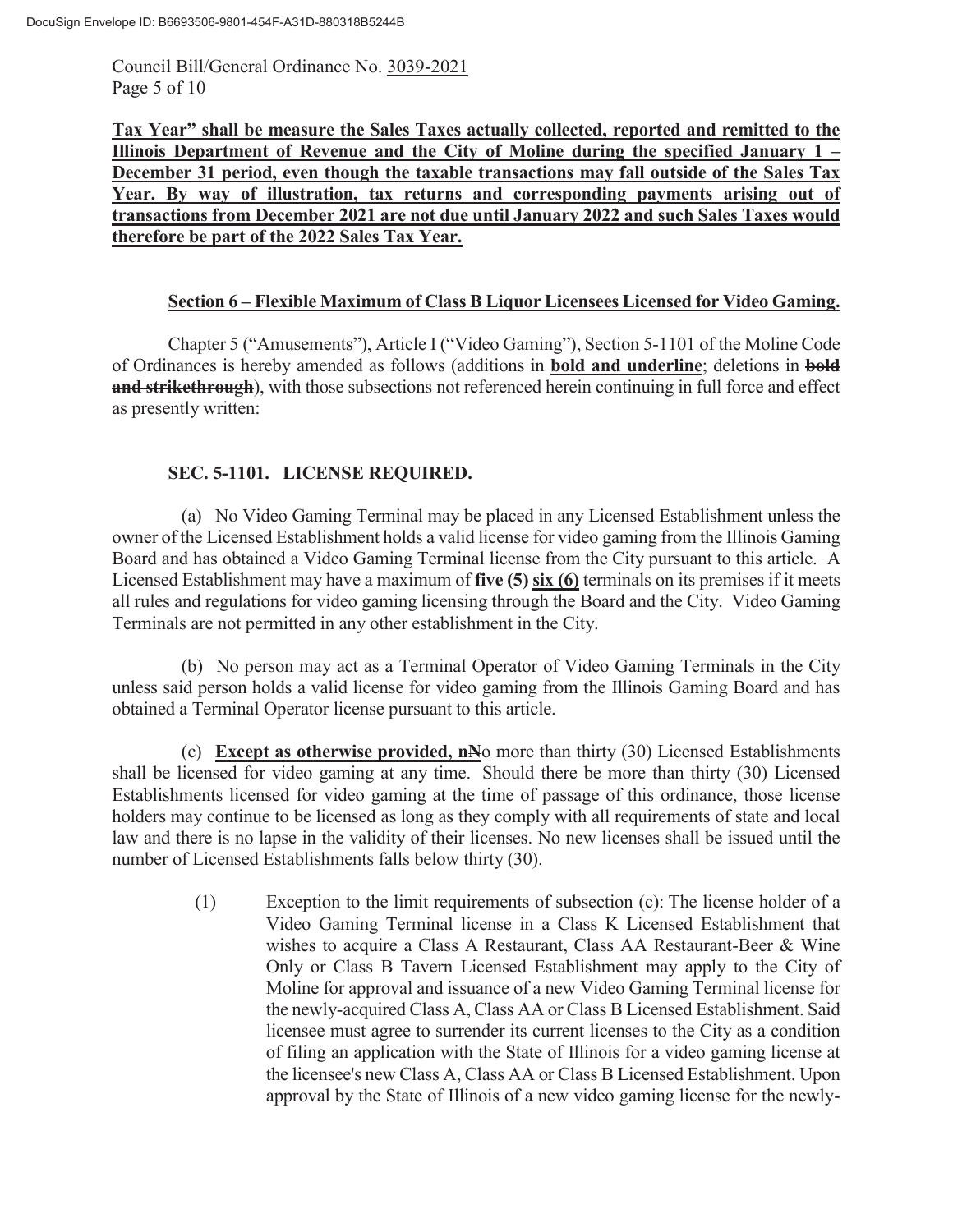Council Bill/General Ordinance No. 3039-2021 Page 6 of 10

> acquired Class A, Class AA or Class B Licensed Establishment, the licensee must: 1) physically surrender said Class K liquor license and the accompanying Video Gaming Terminal license to the City in exchange for the new City of Moline Video Gaming Terminal license; and 2) cease all operations at the formerly Licensed Establishment prior to operating Video Gaming Terminals within the newly-acquired Class A, Class AA or Class B Licensed Establishment.

**(2) Exception to the limit requirements of subsection (c): Notwithstanding the limitation on issuing new video gaming terminal licenses to new Licensed Establishments when doing so would cause the aggregate number Licensed Establishments licensed for video gaming in the City to exceed thirty (30) set forth in subsection (c), a Class B Tavern Licensed Establishment may apply to the City of Moline for approval and issuance of a new Video Gaming Terminal license. Upon receipt of such application for a video gaming terminal license exceeding the maximum number permissible under subsection (c), the City's accounts and finance office shall promptly notify the mayor prior to processing such application. The mayor may exercise discretion to recommend increasing the maximum number of Licensed Establishments licensed for video gaming at any time by one (1) such license to accommodate the pending Class B Licensed Establishment application for a Video Gaming Terminal License. Such discretion shall be based on factors including but not limited to the concentration of Licensed Establishments featuring video gaming in the vicinity, impact on and compatibility with the surrounding neighborhood, anticipated impact on the applicant's business, available parking, and anticipated economic impact on the City. Upon such favorable recommendation, the City Council may, by majority vote, authorize increasing the limit to accommodate the pending application. Any increase so authorized by the City Council shall automatically sunset upon the denial of the Class B Licensed Establishment's pending video gaming terminal license application by the City under Section 5-1102 without further action.** 

#### **Section 7 – Increase Terminal Operator Fees.**

Chapter 5 ("Amusements"), Article I ("Video Gaming"), Section 5-1103 of the Moline Code of Ordinances is hereby amended as follows (additions in **bold and underline**; deletions in **bold and strikethrough**), with those subsections not referenced herein continuing in full force and effect as presently written:

**SEC. 5-1103. FEE; TERM, LATE PENALTY.**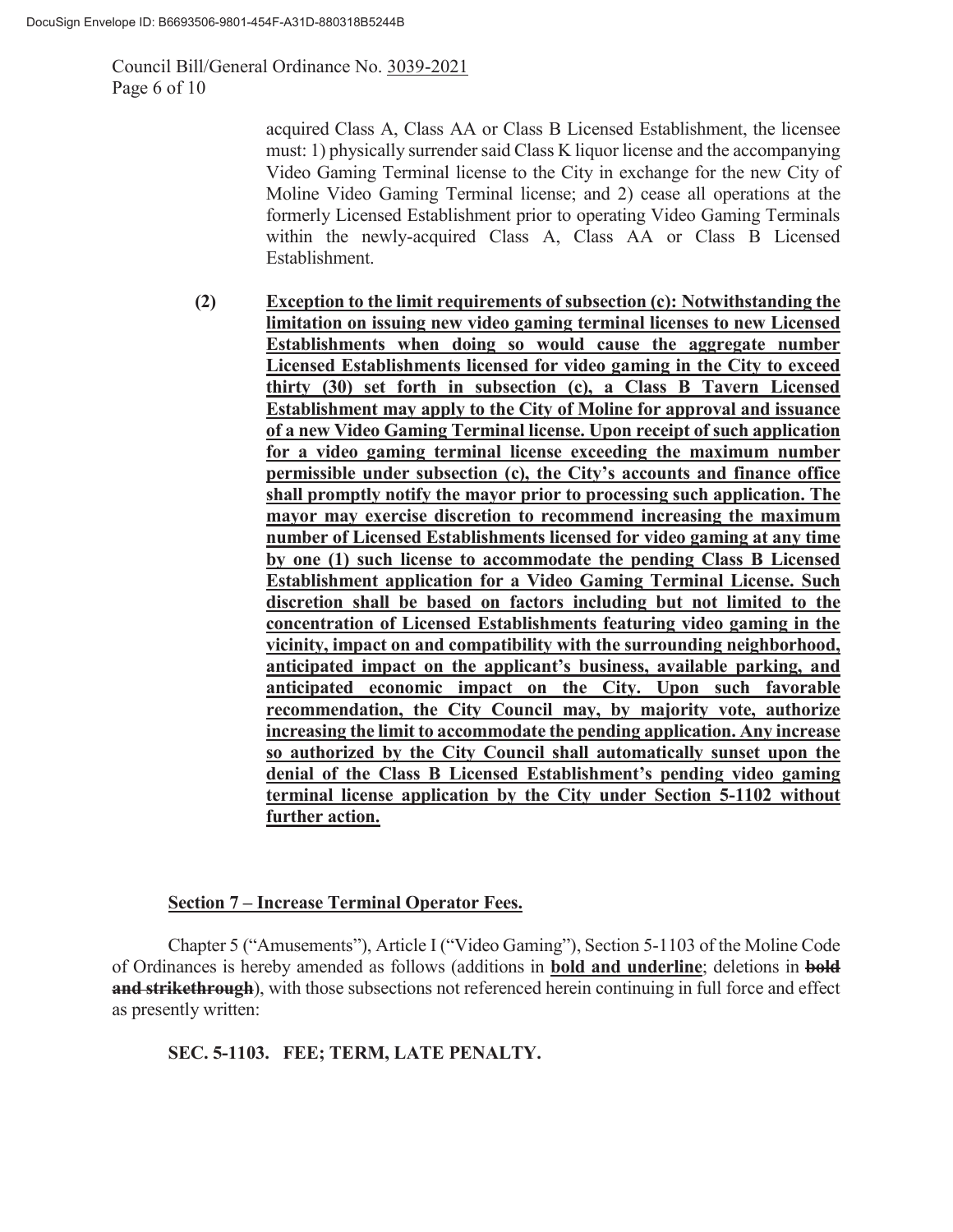Council Bill/General Ordinance No. 3039-2021 Page 7 of 10

 (a) A Licensed Establishment shall pay an annual fee of fifty dollars (\$50.00) per year for each Video Gaming Terminal located in the Licensed Establishment.

 (b) Terminal Operators shall pay an annual fee of one thousand **two eight** hundred dollars (\$**1,200.001,800**) per year for each Video Gaming Terminal located within the City.

 (c) The term of each license shall be February 1 to January 31. A license issued pursuant to this article is good only for the term in the license, and the City may, at any time, choose to prohibit video gaming within the City entirely upon expiration of the current license term. A license issued in accordance with this article shall not vest any type of interest with the licensee other than for the term of the existing license. A license issued in accordance with this article shall expire immediately upon the voluntary surrender or revocation of the licensee's video gaming license issued by the Illinois Gaming Board or the Licensed Establishment's state or local liquor license. No license shall be issued or renewed where the applicant owes a debt, fine, fee, or penalty to the City or has violated any City ordinance, including, but not limited to, the liquor code, sign code, or any other of the requirements of this article.

 (d) Any licensee licensed by any part of the Moline Code of Ordinances or other act of the City Council who fails to renew applicable licenses by the due date will be charged a reinstatement fee equal to the amount of the license or two hundred dollars (\$200.00), whichever is less. If a licensee does not renew its license within thirty (30) days after the renewal date, the license will be considered to be voluntarily surrendered and shall not be renewed.

**(e) Any Licensed Establishment or Terminal Operator liable for the collection, reporting and remittance of the Sales Tax shall be entitled to a credit against the fee otherwise due for Video Gaming Terminal licenses in an amount equal to the greatest aggregate amount of Sales Taxes paid during any one of the three (3) Sales Tax Years preceding the applicable video gaming terminal license term (the "Credit"). Notwithstanding the foregoing, the Credit shall only be applied towards Video Gaming Terminal license fees in excess of \$50.00 per Video Gaming Terminal.** 

Section 8 – Class K Sunset Period. Chapter 4 ("Alcoholic Liquor"), Article III ("Retail Licenses"), Division 1 ("In General") of the Moline Code of Ordinances is hereby amended as follows (additions in bold and underline; deletions in bold and strikethrough), with those subsections not referenced herein continuing in full force and effect as presently written:

SEC. 4-3101. THE CLASSES OF LICENSES ESTABLISHED.

There shall be the following classes of liquor licenses available to qualified applicants in the City of Moline, Illinois.

| Class   | Description |
|---------|-------------|
| Class   | Description |
| Class A | Restaurant  |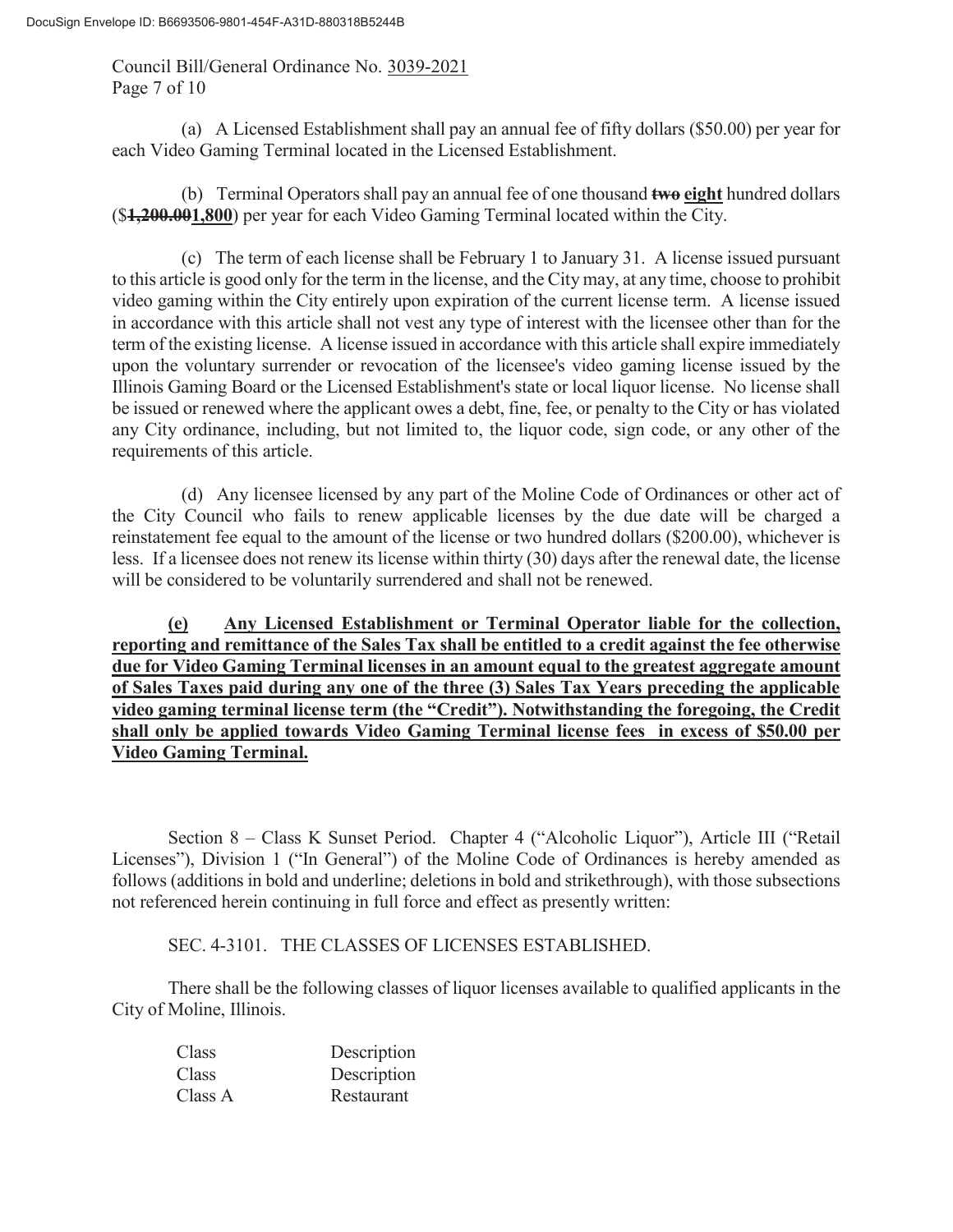Council Bill/General Ordinance No. 3039-2021 Page 8 of 10

| Class AA    | Restaurant-Beer & Wine Only                    |
|-------------|------------------------------------------------|
| Class B     | Tavern                                         |
| Class C     | Packaged Sales Only-Primary                    |
| Class CC    | Packaged Sales Only-Secondary                  |
| Class CCC   | Packaged Sales of Wine and Beer Only-Secondary |
| Class D     | Clubs/Fraternal or Veterans Organization       |
| Class E     | <b>Rental Hall</b>                             |
| Class F     | Hotel/Motel                                    |
| Class FF    | Hotel/Motel Limited                            |
| Class G     | Entertainment/Recreational/Service Facility    |
| Class H     | Civic Center                                   |
| Class I     | Special Event Not for Profit                   |
| Class II    | Special Event Hosted Bar                       |
| Class III   | Special Event Homebrewer                       |
| Class J     | Park Concession                                |
| Class $K^*$ | Video Gaming Establishment                     |

### **\* License classification terminating on January 31, 2027.**

Section 9 – Class K Sunset Period. Chapter 4 ("Alcoholic Liquor"), Article III ("Retail Licenses"), Division 1 ("In General") of the Moline Code of Ordinances is hereby amended as follows (additions in bold and underline; deletions in bold and strikethrough), with those subsections not referenced herein continuing in full force and effect as presently written:

#### SEC. 4-3104. NUMBER OF LICENSES.

| A. The total number of liquor licenses and options to be issued at any time is limited to: |                |
|--------------------------------------------------------------------------------------------|----------------|
| License Class or Option                                                                    | Number         |
| License Class or Option                                                                    | Number         |
| Class A: Restaurant                                                                        | No limit       |
| Class AA: Restaurant—Beer & Wine Only                                                      | No limit       |
| Class B: Tavern                                                                            | $\frac{30}{5}$ |
| Class C: Packaged Sales Only— Primary                                                      |                |
| Class CC: Packaged Sales Only—Secondary                                                    | $\frac{1}{35}$ |
| Class CCC: Packaged Sales Beer & Wine Only—Secondary                                       | $\overline{1}$ |
| Class D: Clubs/Fraternal or Veterans Organization                                          | No limit       |
| Class E: Rental Hall                                                                       | No limit       |
| Class F: Hotel/Motel                                                                       | No limit       |
| Class FF: Hotel/Motel Limited                                                              | No limit       |
| Class G: Entertainment/Recreational/Service Facility                                       | No limit       |
| Class H: Civic Center                                                                      | No limit       |
| Class I: Special Event Not for Profit                                                      | No limit       |
| Class II: Special Event Hosted Bar                                                         | No limit       |
| Class III: Special Event Homebrewer                                                        | No limit       |
| Class J: Park Concession                                                                   | No limit       |
|                                                                                            |                |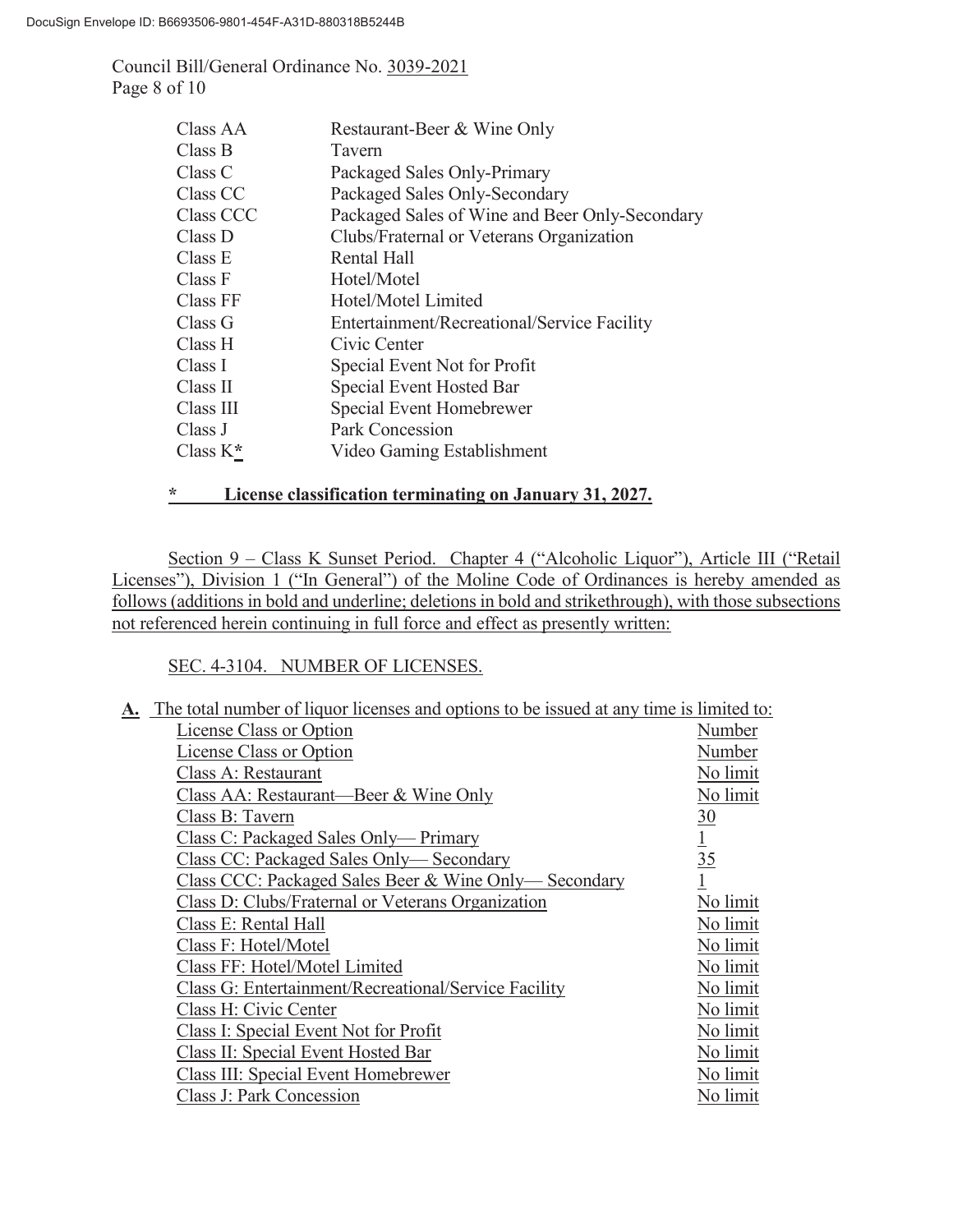Council Bill/General Ordinance No. 3039-2021 Page 9 of 10

| Class K: Video Gaming Establishment                         | $5-0$    |
|-------------------------------------------------------------|----------|
| Option 1: Outdoor Use                                       | No limit |
| Option 2: Additional Bar Station                            | No limit |
| Option 3: Caterer's Retail                                  | No limit |
| Option 4: Restaurant Alternative                            | 15       |
| Option 5: Extended Hours 3 A.M.                             | 15       |
| Option 6: Retailer's Off-Site Special Use (Public Property) | No limit |
| Option 7: Retailer's On-Site Outdoor Special Use            | No limit |
| Option 8: Retailer's On-Site Pouring                        | No limit |
| Option 9: Cocktails and Single-Serve Wine To-Go             | No limit |

- **B.** In the event any one of the Class C, Class CC, or Class CCC licenses provided for herein shall lapse, be revoked or terminated in any manner, or the Class C, Class CC, or Class CCC licensed establishment has closed or relocated, the maximum number of licenses or options in that classification shall be automatically reduced, without further action by the Mayor and City Council.
- **C. Amortization of Class K Liquor Licenses. No new Class K Liquor Licenses shall be issued following the effective date of this Ordinance, but existing Class K Licensees holding a valid Class K video gaming establishment license and operating as of January 11, 2022 may continue to be licensed and apply for renewal thereof through the term ending January 31, 2027 (the "Amortization Period"), unless sooner terminated or revoked due to noncompliance with the requirements of state and local law, including, but not limited to, Chapters 4 and 5 of the Moline Code of Ordinances or a lapse in the validity of their licenses. Immediately following the conclusion of the Amortization Period, all Class K liquor licenses shall be deemed null and void and ineligible for renewal under said classification.**
- **D. Early Termination. From the effective date of this Ordinance through the conclusion of the Amortization Period, any existing Class K licenses shall be deemed to have terminated immediately (prior to the end of the Amortization Period) without further action by the Local Liquor Control Commissioner, Mayor or City Council upon:** 
	- **1. A change in liquor license classification following application and qualification for an available liquor license classification, at which time former Class K liquor licensee must physically surrender Class K liquor license and the accompanying Video Gaming Terminal licenses to the City in exchange for new City of Moline Video Gaming Terminal licenses if eligible under the new liquor license classification; or**
	- **2. A change in the business or corporate name of the licensee; or**
	- **3. A lapse of Class K License by failure to timely apply for, pay for or demonstrate eligibility for renewal; or**
	- **4. The closure or relocation of a Class K licensed establishment; or**